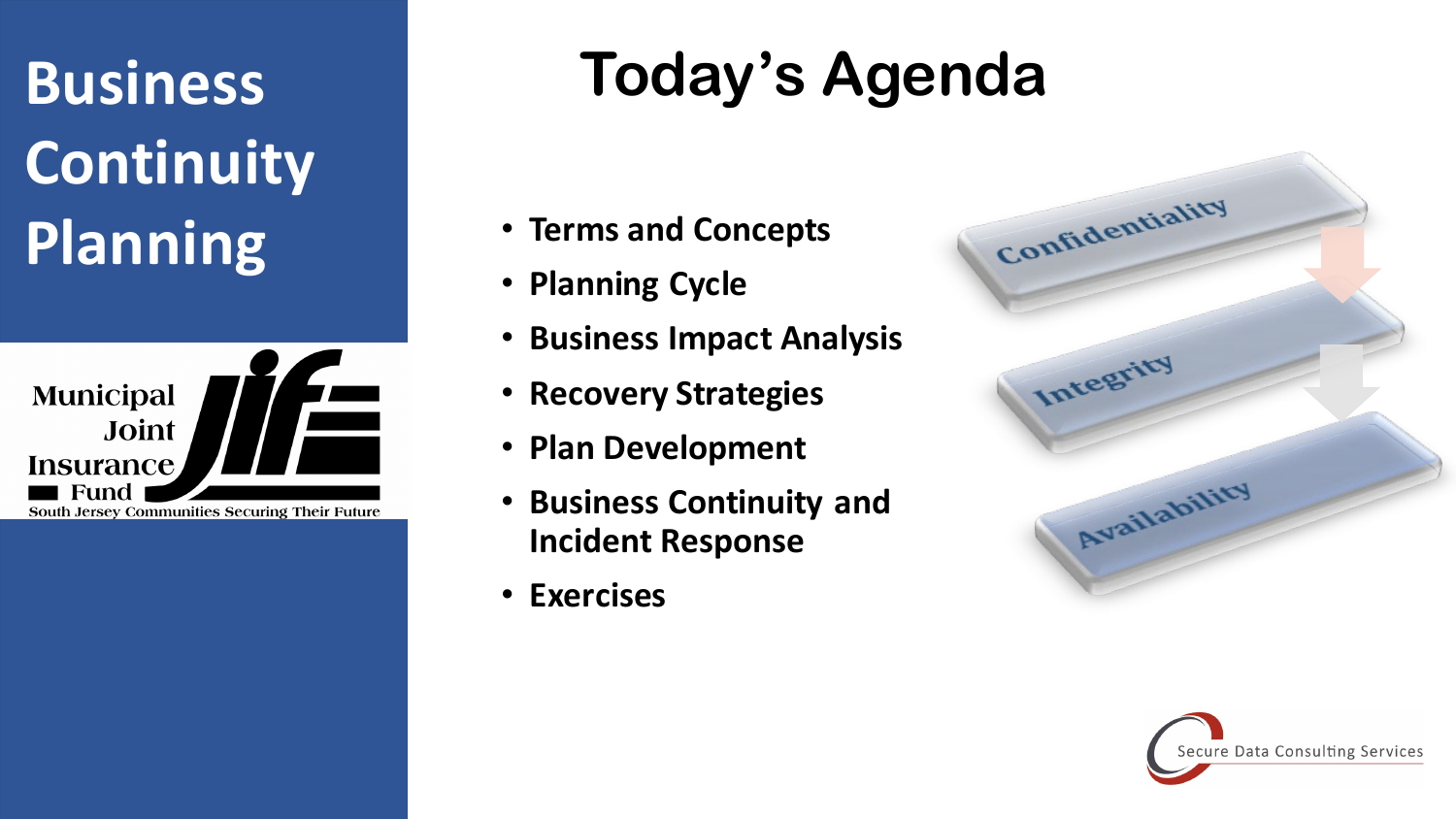# **Terms and Concepts**



*Business Impact Analysis (BIA)* The process through which an organization can identify and prioritize all functions performed and their enabling requirements.

*Business Continuity* focuses on getting the entire business back to full functionality after a crisis.

**Disaster Recovery** is the process of getting all important operations up and running following an outage, major crisis or cyber-attack.

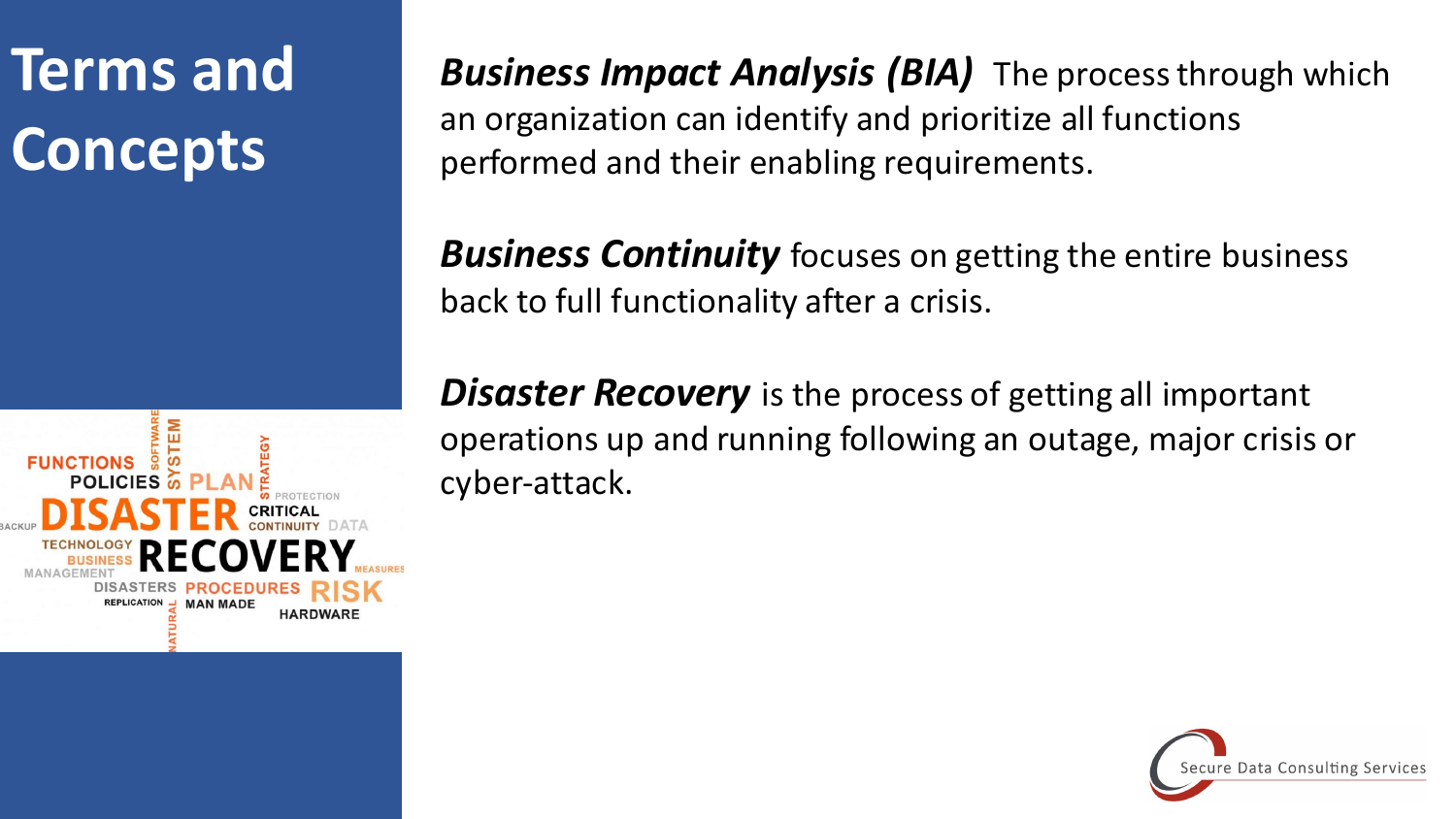### **Concepts Concepts Terms and Concepts**

*Function* A specific process consist of 3 discreet tasks that result in a product or service to a customer or set of customers.

*Recovery Point Objective (RPO)* The maximum amount of data loss that the organization can tolerate (currency of data).

*Recovery Time Objective (RTO)* The period of time within which systems must be recovered.



*Maximum Tolerable Delay (MTD)* -The period of time a function can be disrupted without significant harm to the organization.

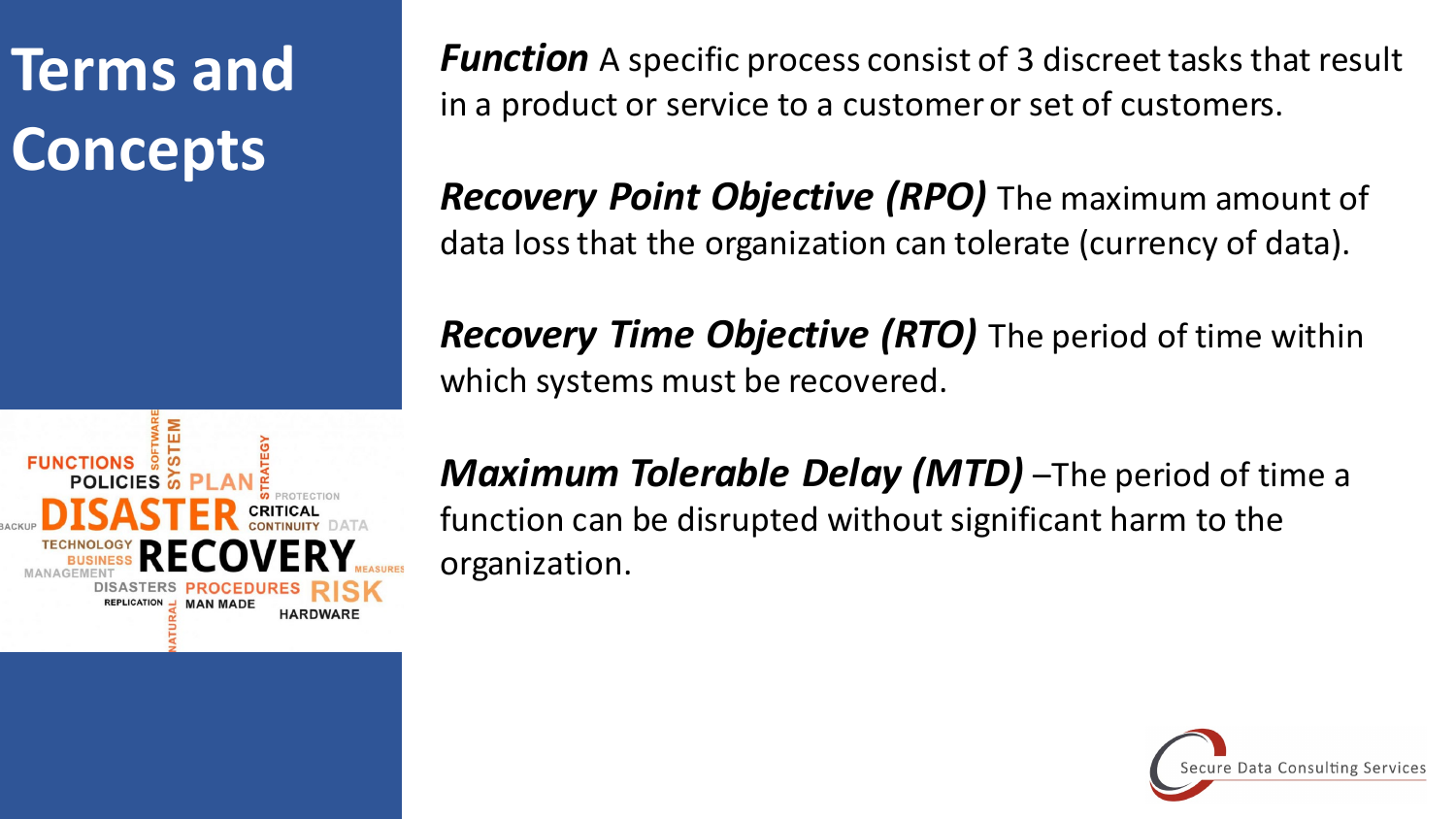### **Concepts Concepts Terms and Concepts**



## Disaster

- Anything that stops or reduces your ability to perform functions below acceptable levels.
- THE identifying characteristic is…







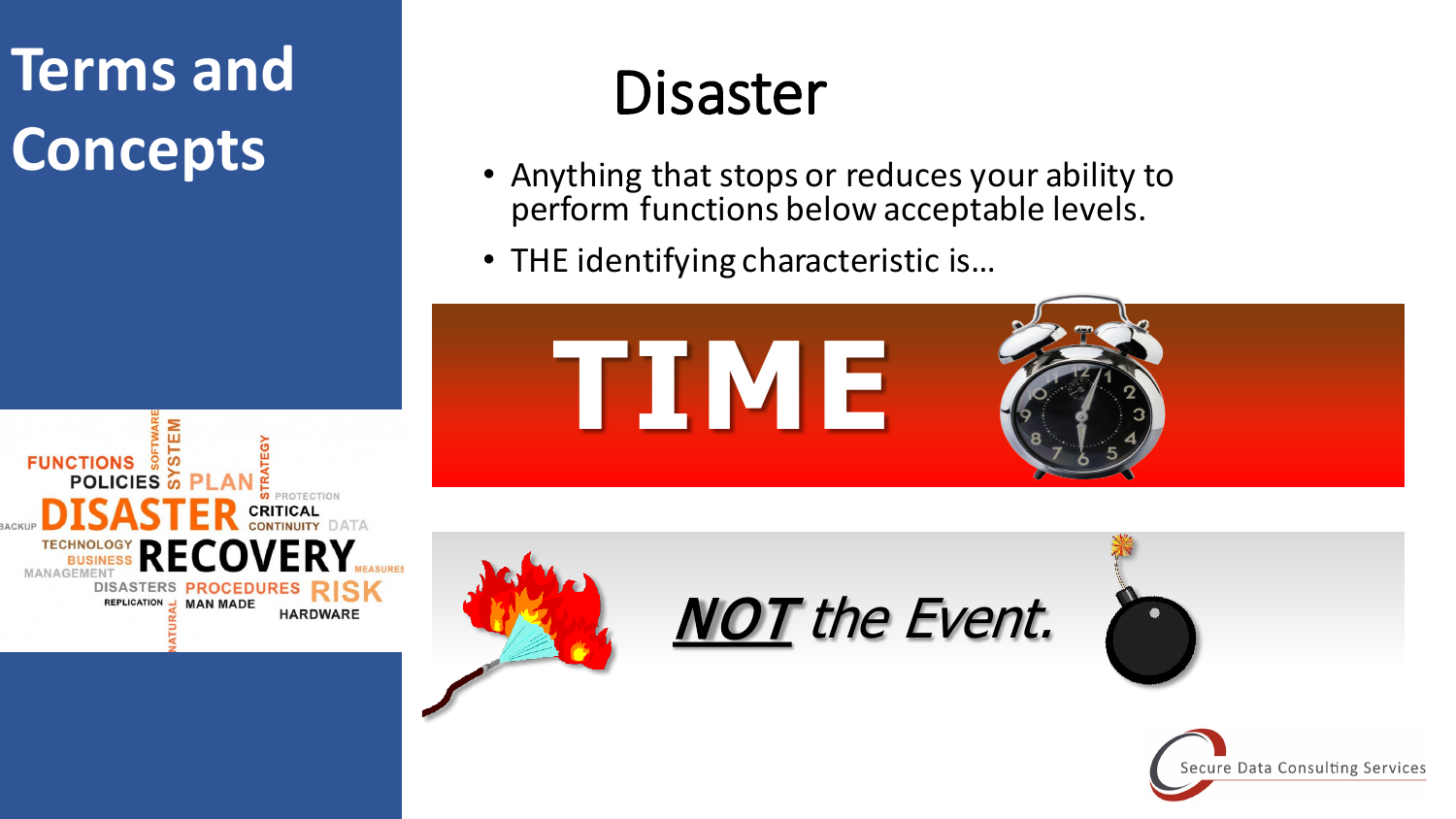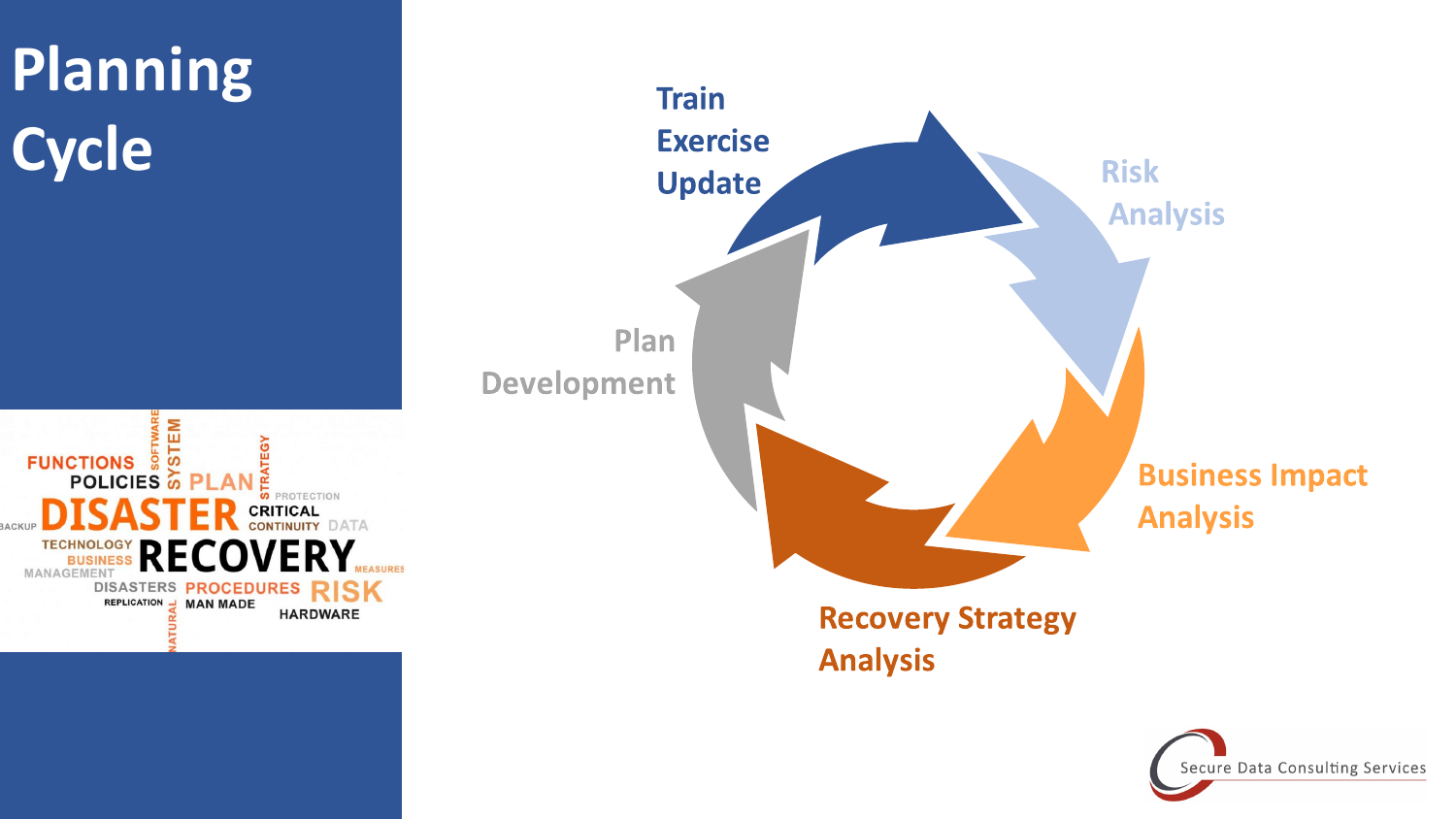# **Business Impact Analysis**



#### *Recovery Requirements:*

- $\checkmark$  Identify all functions
- $\checkmark$  Prioritize based on RTOs
- $\checkmark$  Enabling requirements
	- $\checkmark$  Systems and Data
	- $\checkmark$  Critical vendors' services
	- $\checkmark$  Office space
	- $\checkmark$  People (skill sets)
- $\checkmark$  Single Points of Failure

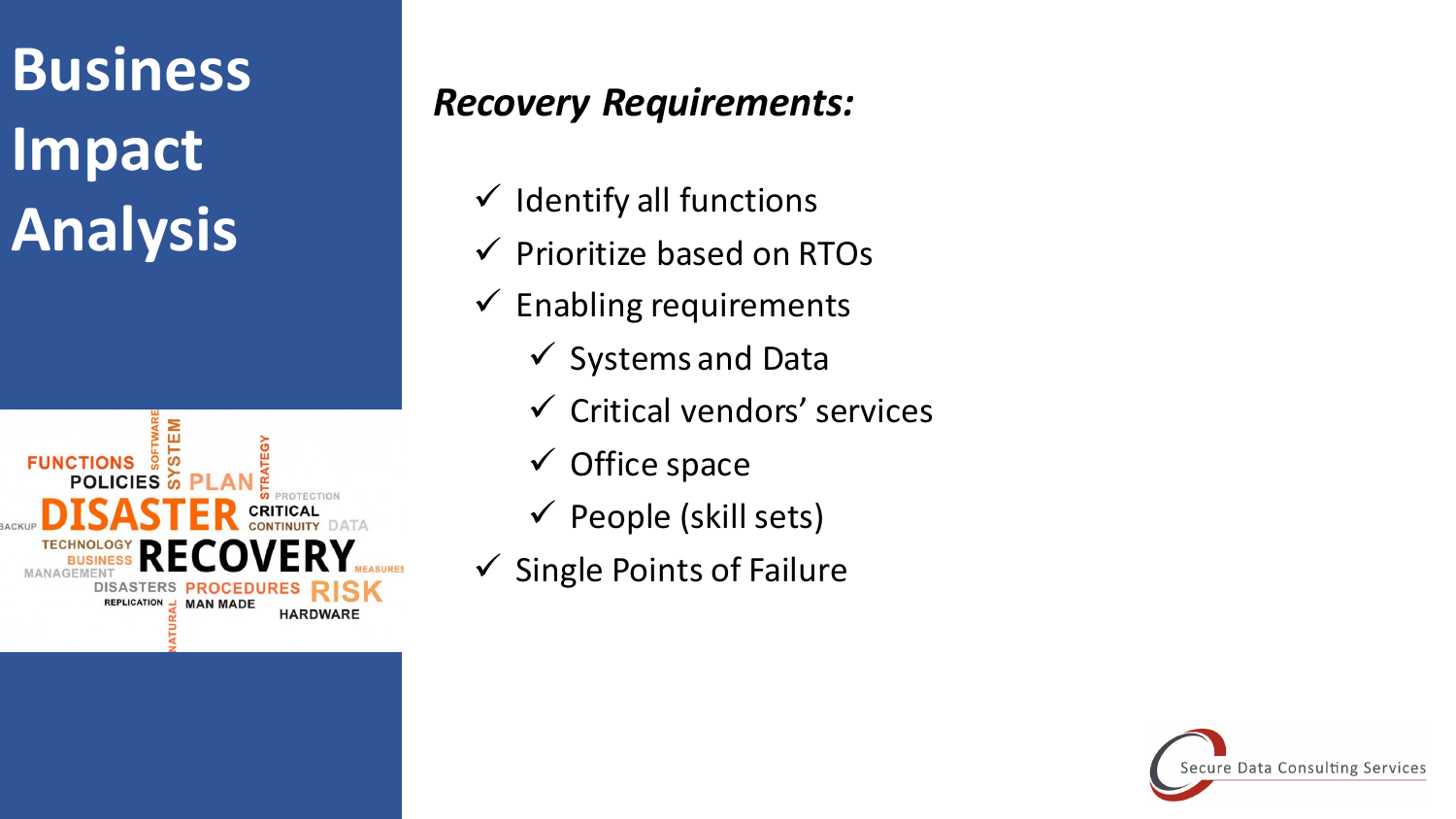### **Strategies Strategies Recovery Strategies**



**Recovery Strategies** To ensure the recovery of operations within acceptable time frames.

Strategies to Accommodate the following impacts:

- $\checkmark$  Loss of Computing
- $\checkmark$  Loss of Telecommunications
- Loss of Personnel
- $\checkmark$  Denial of Physical Access
- $\checkmark$  Vendor Disruption

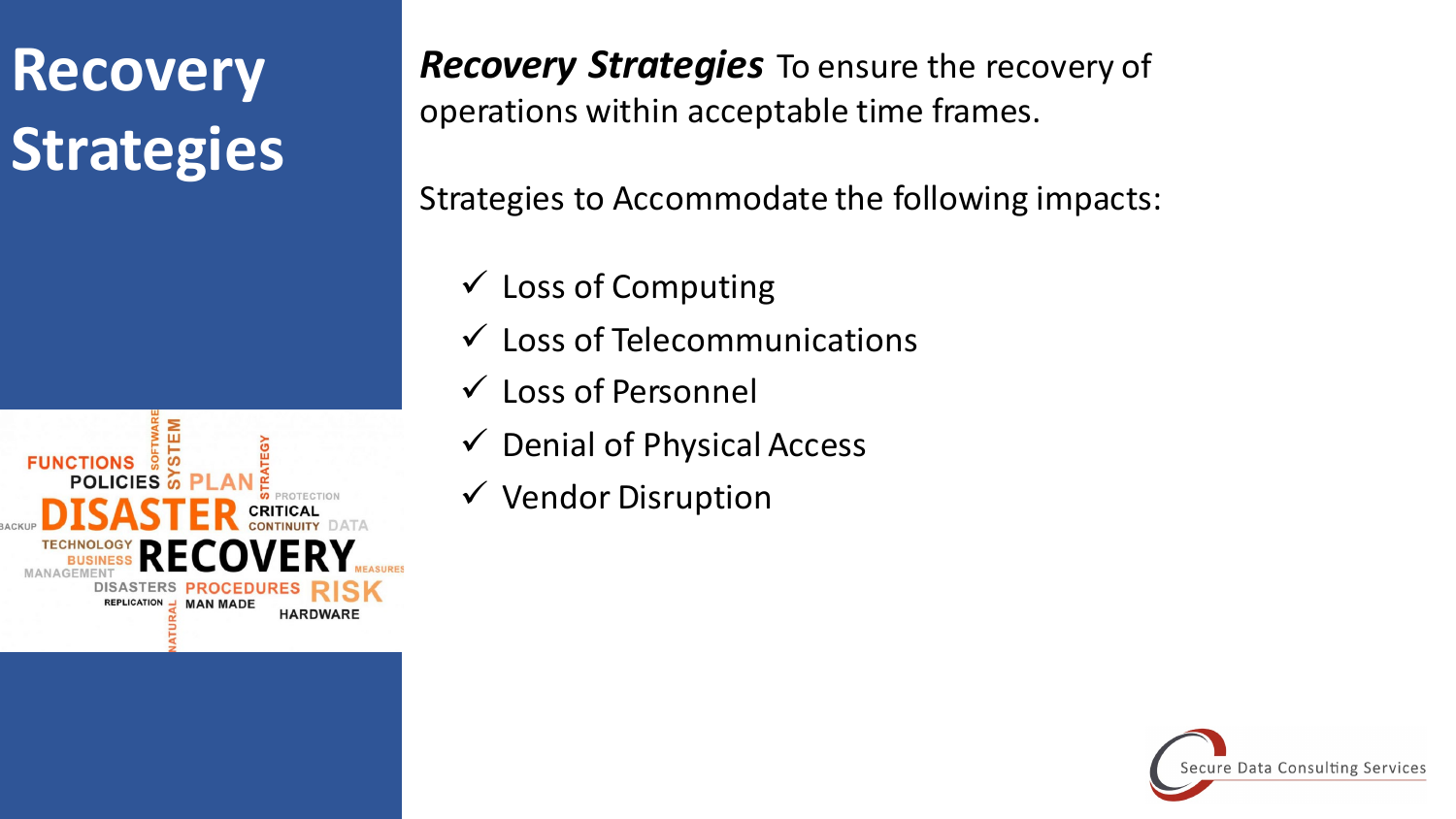### **Strategies Strategies Recovery Strategies**



*Recovery Strategies* To ensure the recovery of operations within acceptable time frames.

Strategy implementation for:

- $\checkmark$  Network infrastructure
- $\checkmark$  Hardware
- $\checkmark$  Software
- $\checkmark$  Data
- $\checkmark$  Critical vendors' services
- $\checkmark$  Office space
- $\checkmark$  Loss of Key People (skill sets)

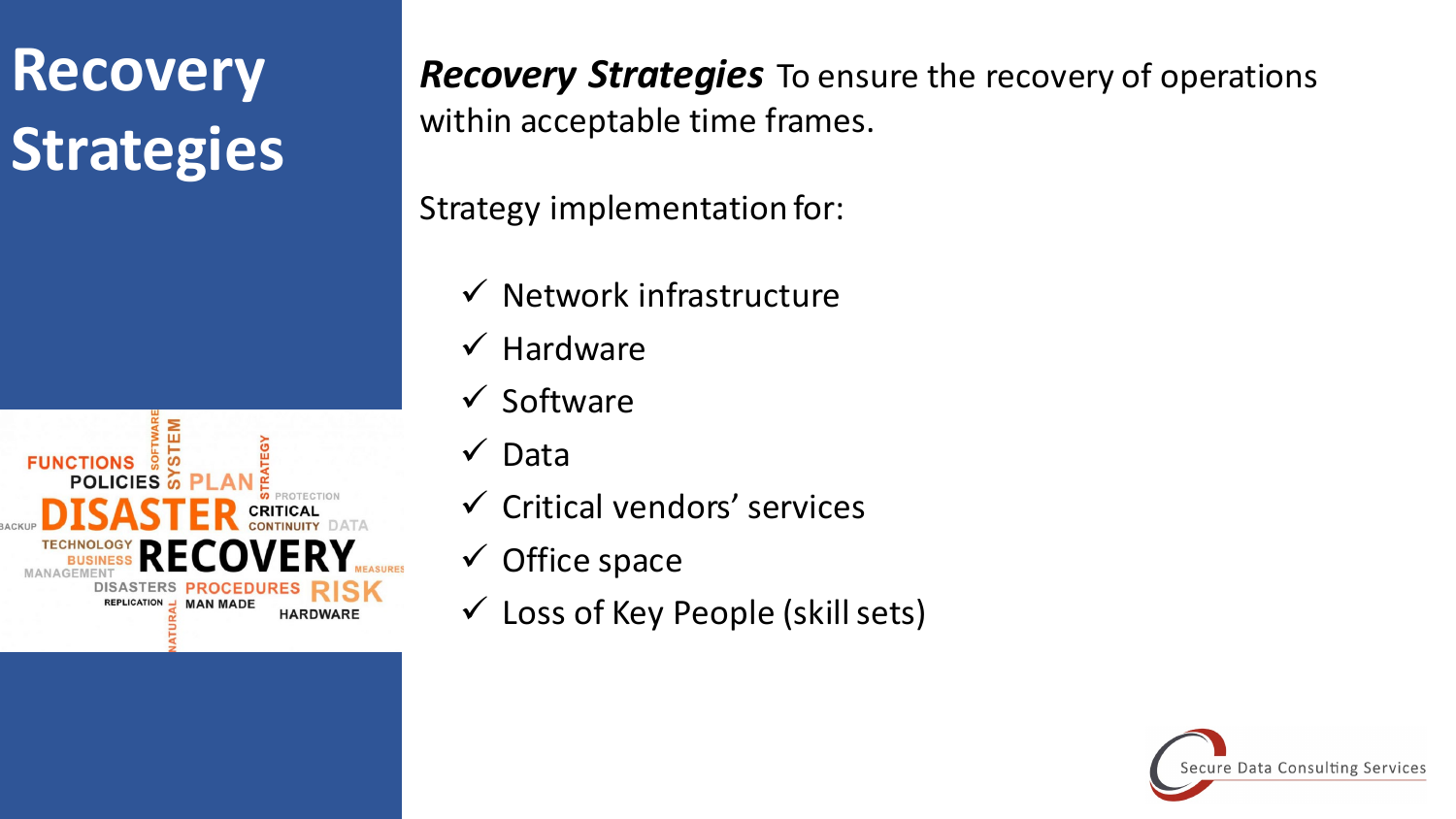# **Plan Development**



#### **As a great philosopher once said…**

#### **…"When all else fails, stop using all else"**



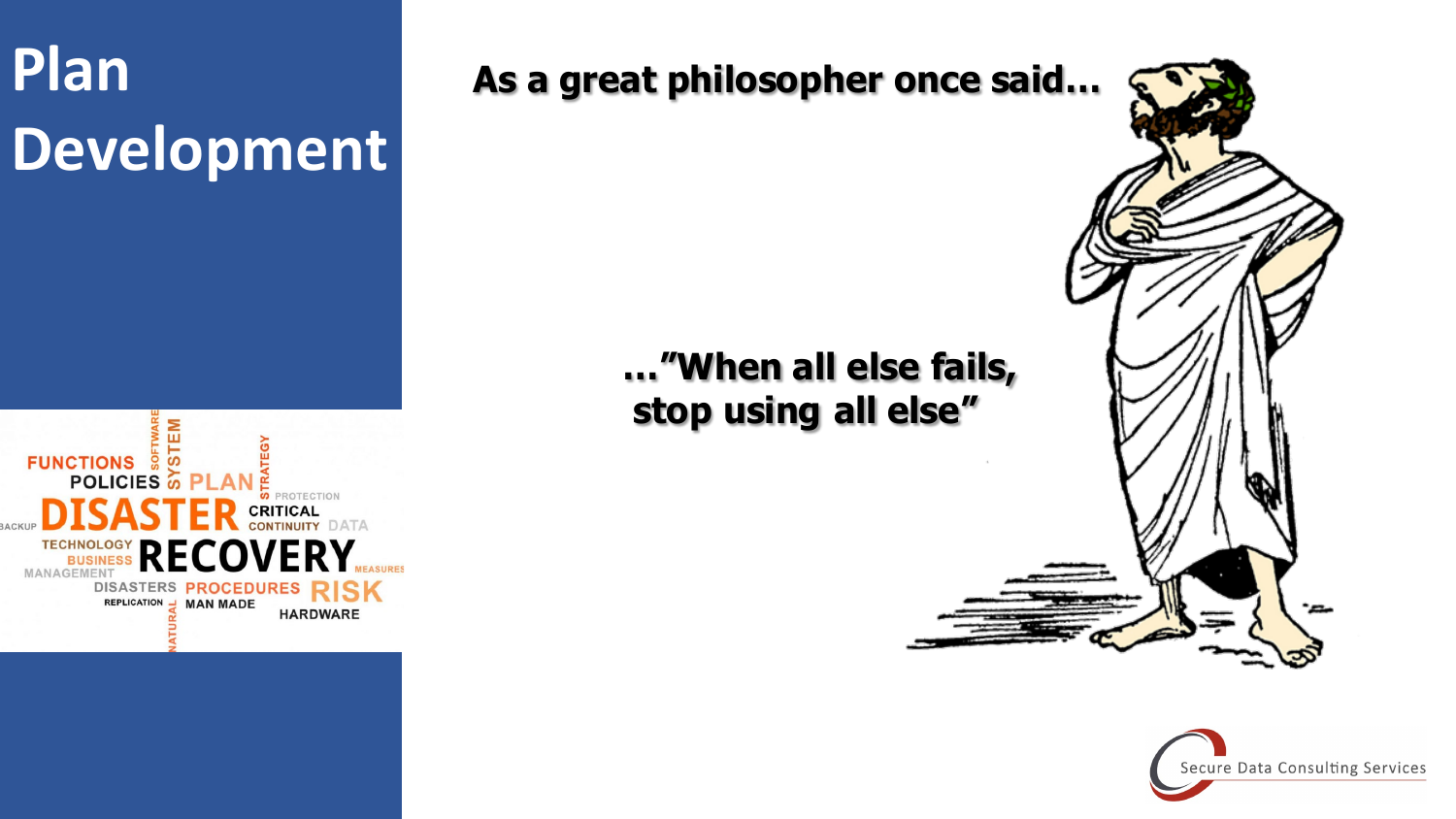### **Deve Development Plan Development**

**FUNCTIONS POLICIES TICAL** DISASTERS PROCED REPLICATION - MAN MADE **HARDWARE** 

#### **Plan Types**

**Disaster Recovery Plan**

 $\checkmark$ Infrastructure

 $\checkmark$ Systems

 $\checkmark$ Data

 $\checkmark$  Data Center functions

 $\checkmark$  Help desk

 $\checkmark$  Desk top support

 $\checkmark$  Information necessary for IT recovery

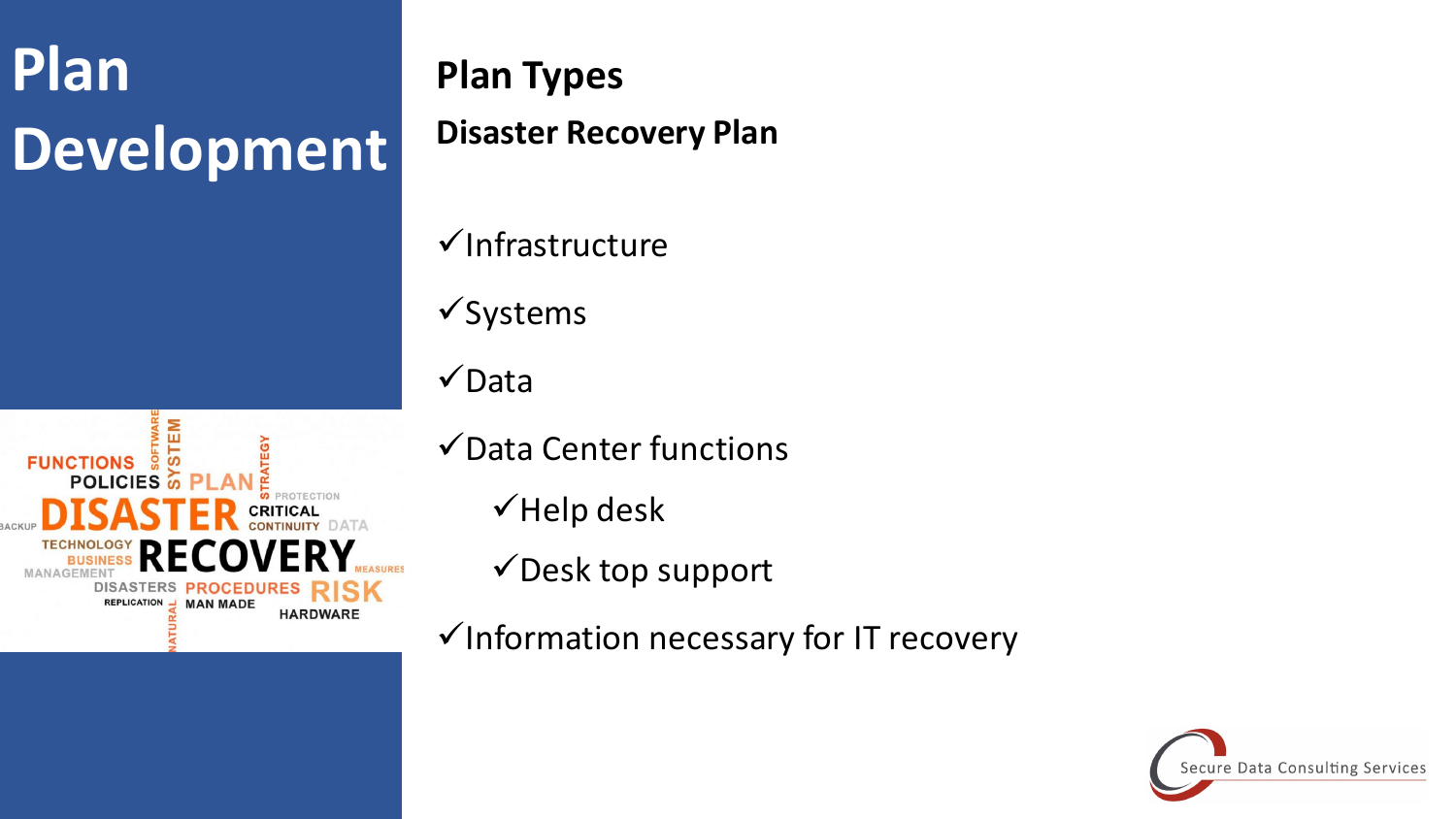# **Plan Development**



#### **Plan Types**

#### **Business Continuity Plan -> Disaster Recovery Plan PLUS:**

- $\checkmark$  Command / Management
	- $VHR$
	- $\checkmark$ Finance
	- $\checkmark$  Legal
- $\checkmark$  All Operational Departments beyond the data center
	- $\checkmark$  Building and building code
	- $\sqrt{\ }$ Tax Collection
	- $\checkmark$  License Issuances

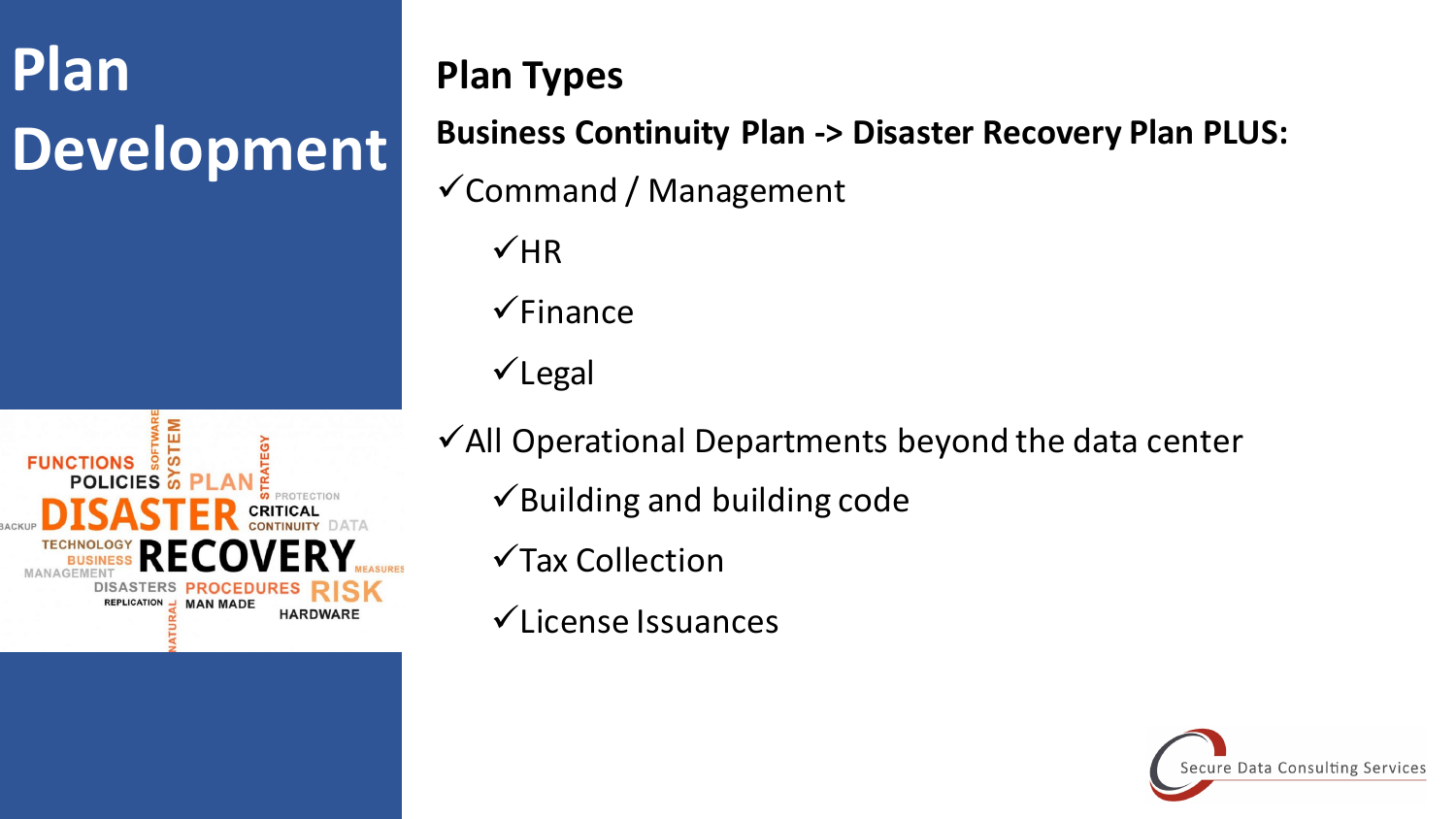### **Deve Development Plan Development**



The purpose of a plan is to have the policies, procedures and critical decisions already made and canned to reduce confusion and response time.

"Given unlimited time and unlimited resources any organization can recover from any disaster even without planning."

We plan in order to develop the capability to recover faster, more efficiently and cost effectively.

"The shorter the RTO, the fewer available strategies And the more expensive those strategies are."

*So Bob, here's \$\$, can you just write me a plan?*

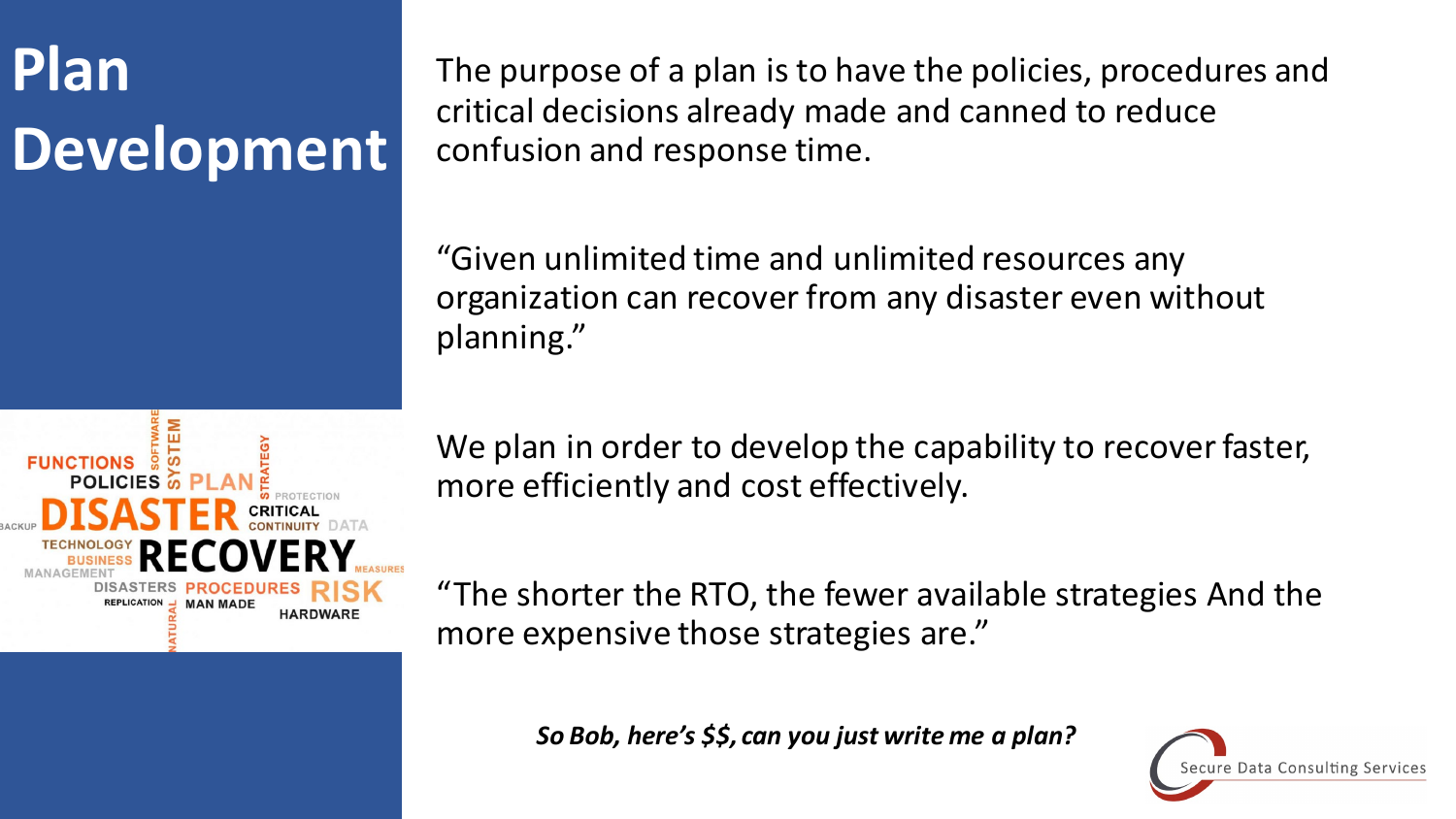# **Plan Development**



Plans need to:

 $\checkmark$  Be clear

- $\checkmark$  Provide disaster declaration criteria and guidance for deviations
- $\checkmark$ Be concise minimum of narrative
- $\checkmark$  Clearly designated authorities and succession of authority
- $\checkmark$  Be checklist centric
- $\checkmark$  Provide one stop shopping for the information necessary to implement recovery strategies

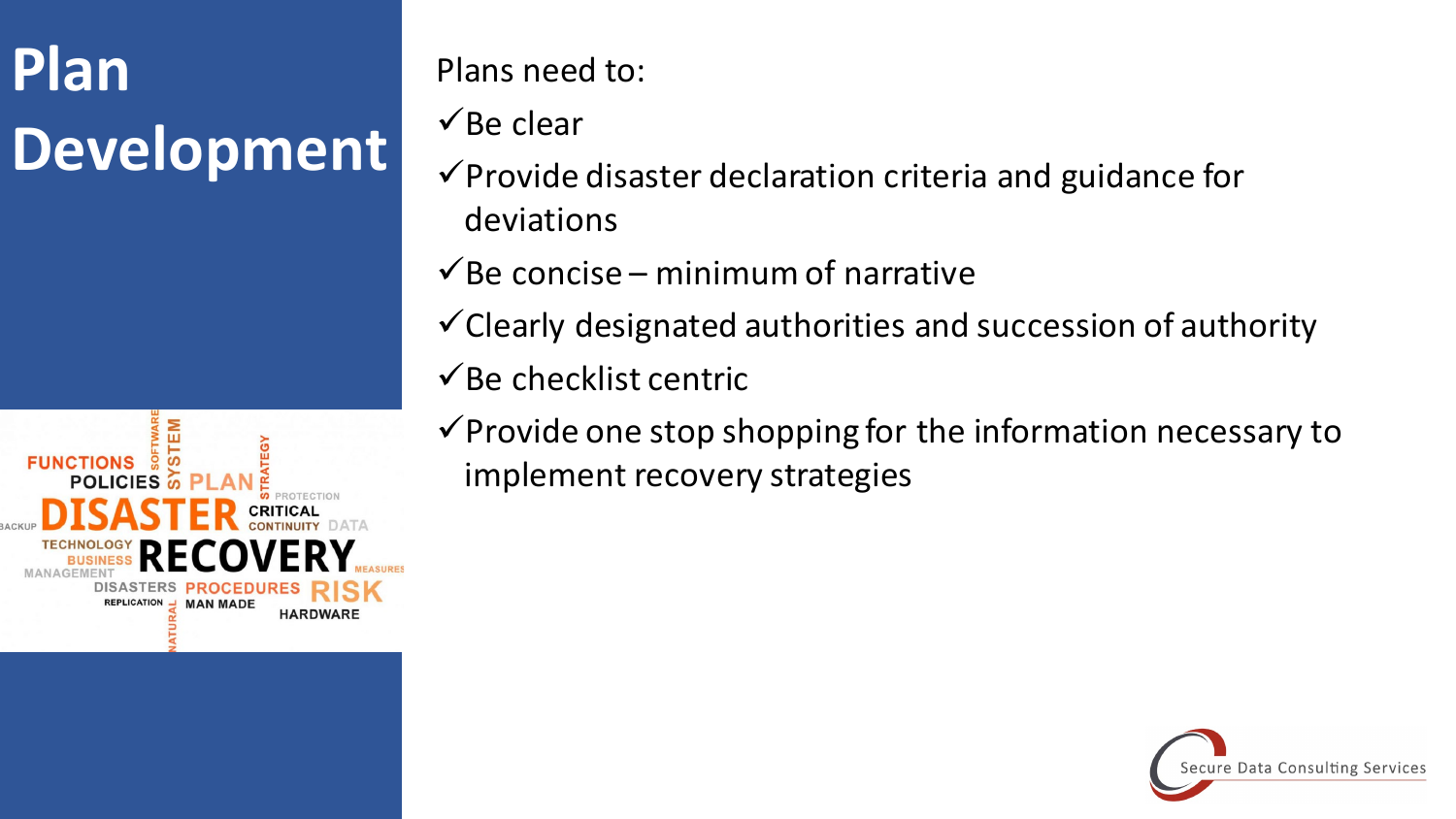**Continuity & Incident Response**



#### **Between 2019 & 2020 scams increased by 519%1 Business**

Incident response allows for consistent and efficient response to a cyber event.

If incident response planning is not coordinated with business continuity planning:

 $\checkmark$  System recovery timeframes must be determined by operational managers and not IT

Adjustments for operational peaks are not considered Disaster declaration criteria is undefined or ad hoc

 $\checkmark$  Unbeknownst reliance on personnel with dual roles

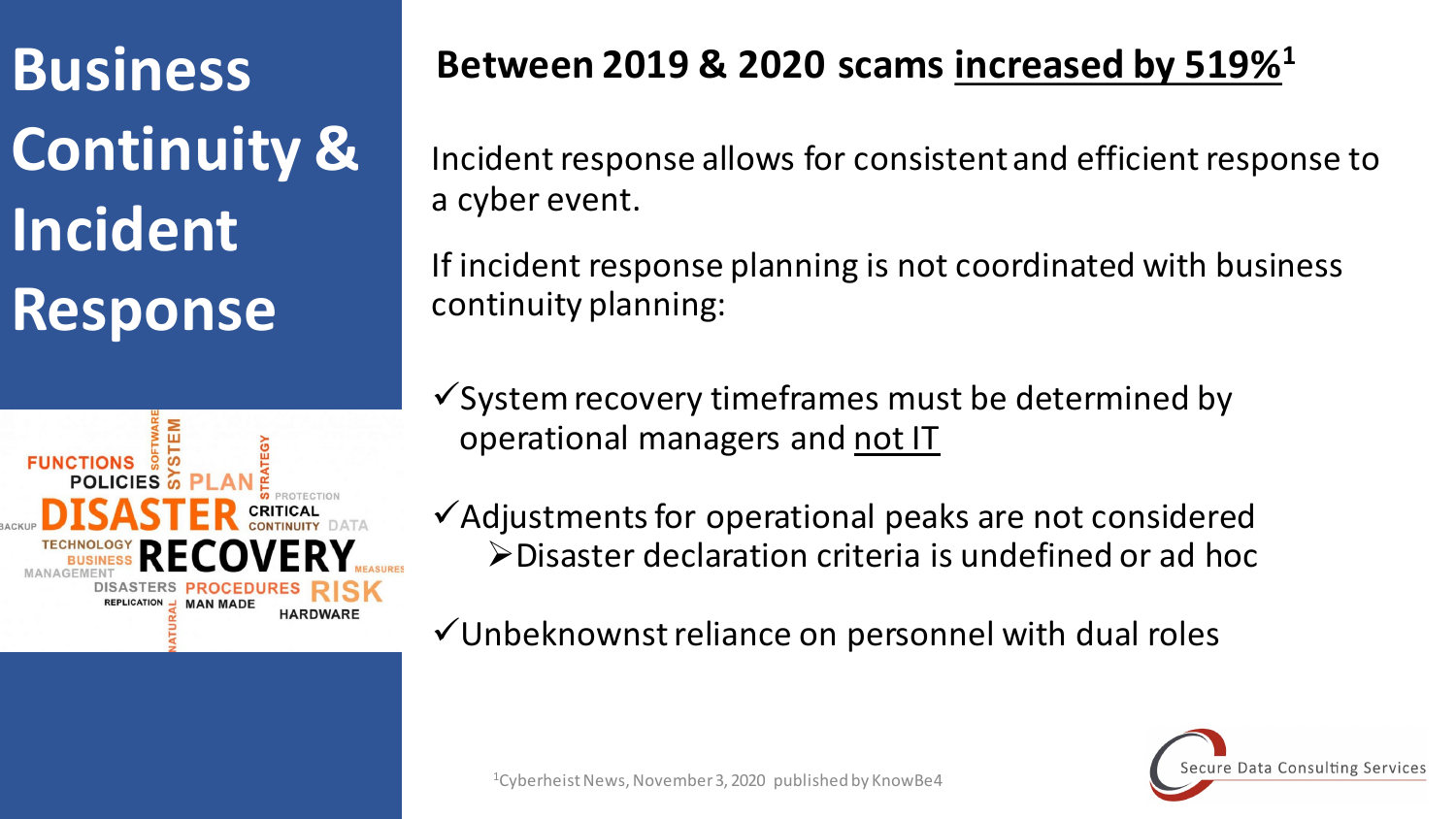### **Exercise**

#### **Not Tests!**

Exercise plans need to include:

- $\checkmark$ Scenario
- $\checkmark$  Type of exercise
- $\checkmark$  Participants
- Objectives
- $\checkmark$  Method for determining success



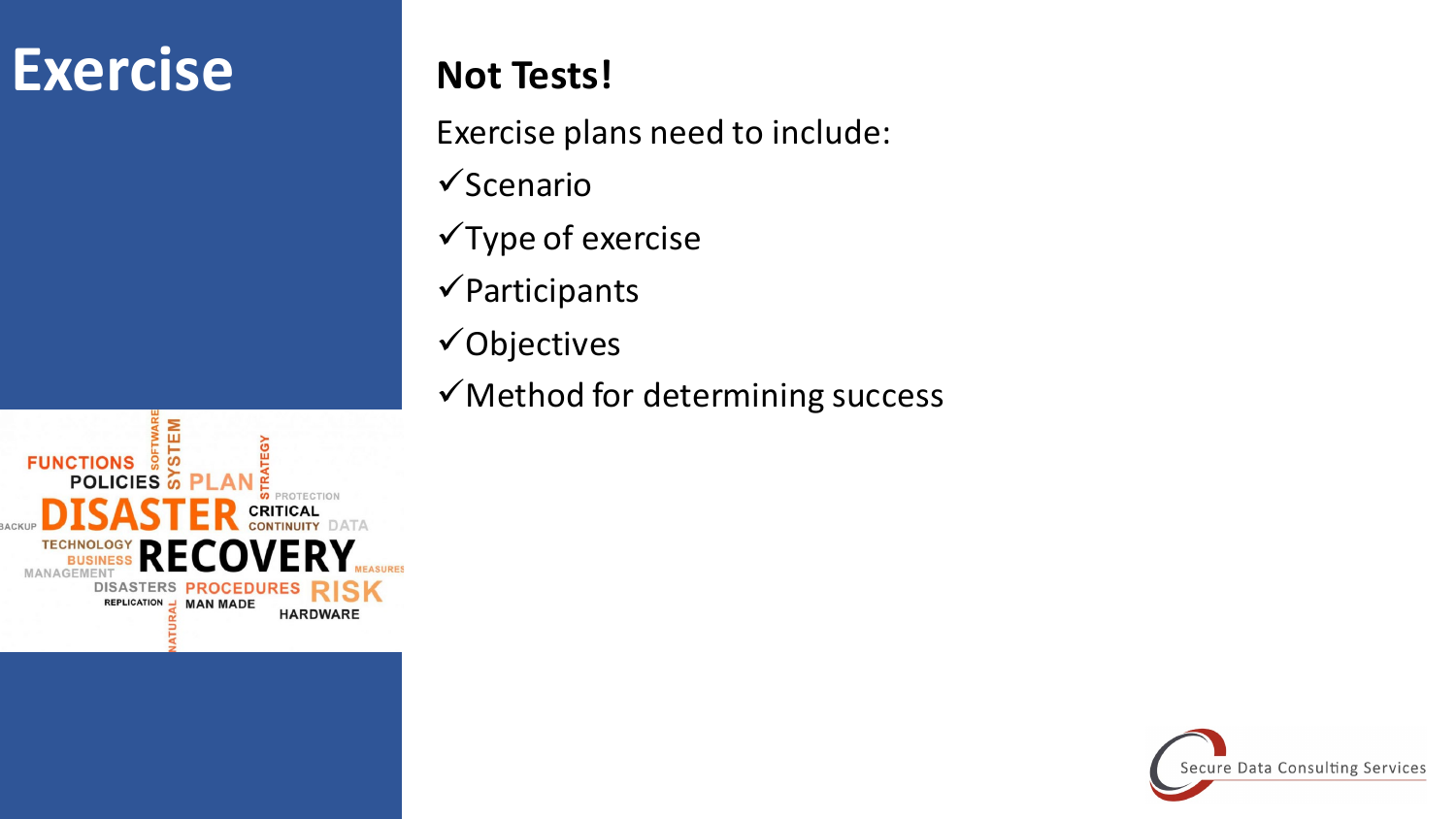

Secure Data Consulting Services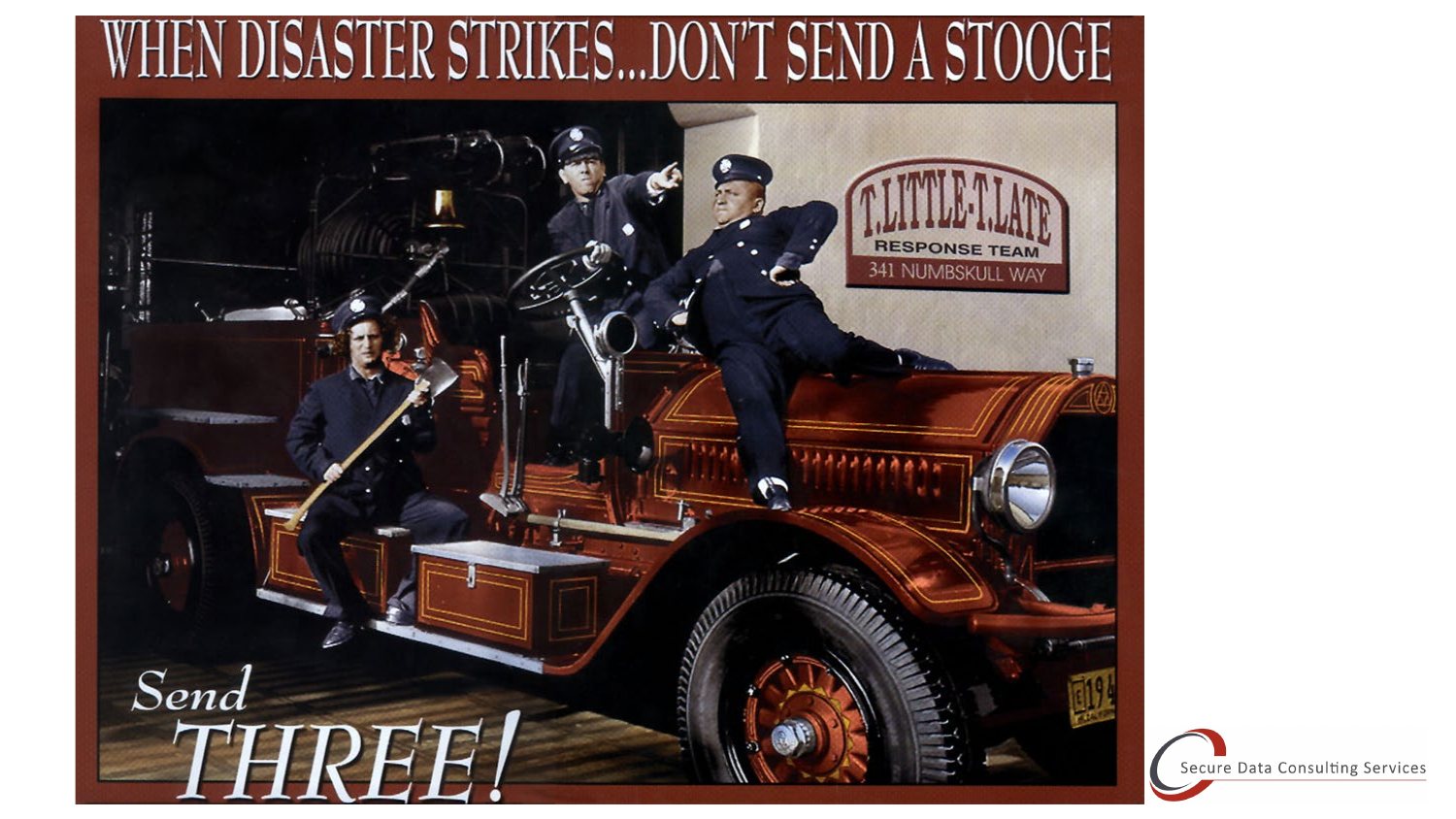